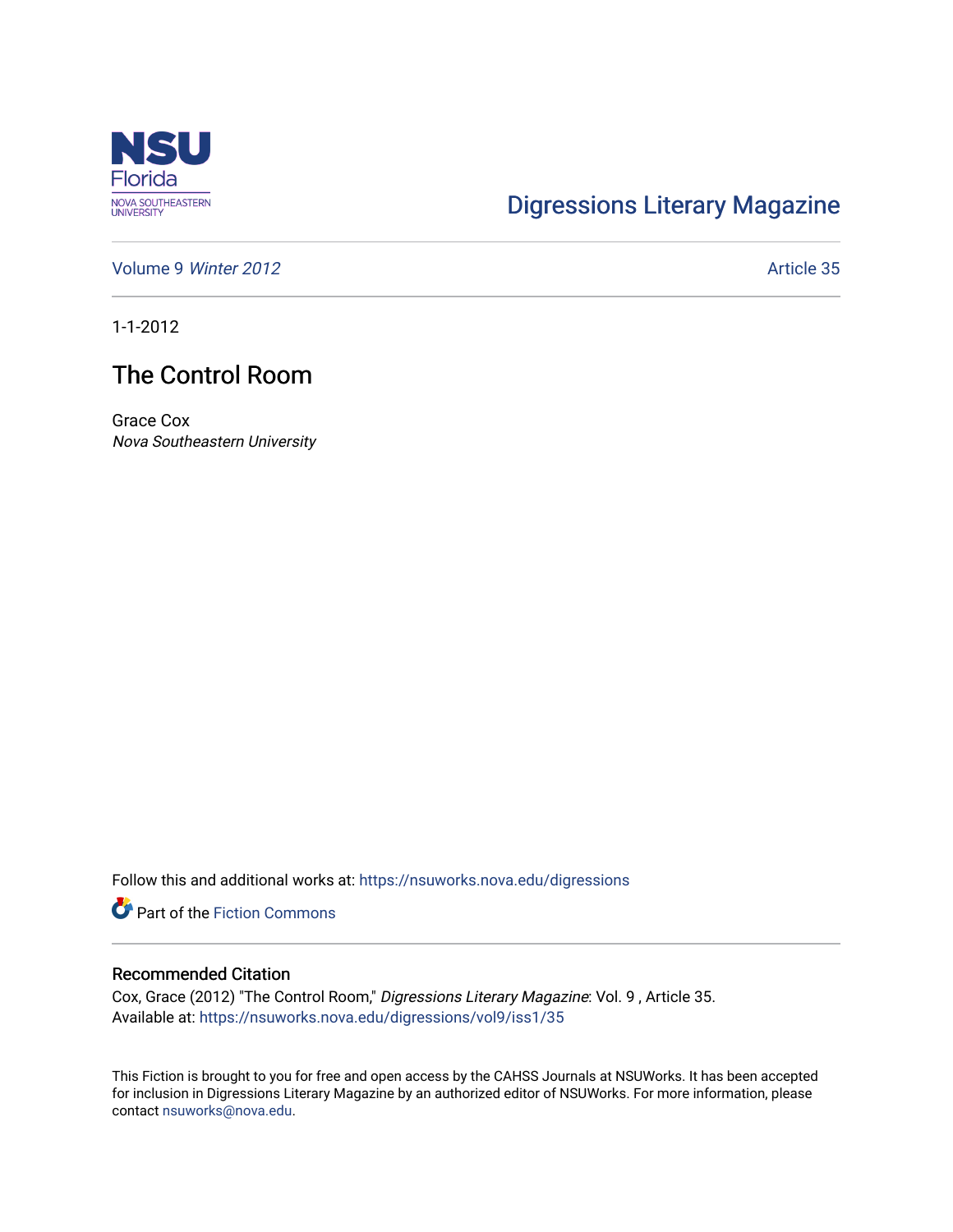## **The Control Room**

*Grace Cox*

"We have to go back tonight," whispers Rex. His apple red hair sticks to his forehead with sweat as we wait to go into the auditorium for the annual assembly meeting. I smooth my own hair down, hoping I don't look as disheveled as him. He had convinced me to sneak into the Control Room with him this morning, but we had to leave before we could break in.

"Are you kidding?" I raise my eyebrow at him. "We were *this close* to being seen by the patrol! Do you know how much trouble we could be in right now?" I look around to make sure no one in front of us overheard. "You have to forget about this, Rex."

He rolls his eyes at me.

"Julian . . . are you telling me you are not the least bit curious to see what is in there?" The intense shine in his eyes scares me. He puts his arm around my shoulder in his usual way of begging, but I shrug it off.

"Why should I be curious? It's just the dumb Control Room. There's probably nothing in there but a bunch of electrical stuff."

"Yeah, well, I want to see for myself," he says resolutely. Next year Rex and I will be 15, and we will be graduating into Job Training for Habitat 1. I know Rex wants to become a Pilot, but as for me, I prefer something with a little less adventure.

Finally the doors to the auditorium slide open, and the line starts to move. As we file into the room, each person bows respectfully to two GIF portraits glowing next to the doors. The first GIF shows the great Xavier Bloom in his presidential red and gold scrubs. He was the first Martian, born on one of the first human voyages from Earth. His mother was a Russian Cosmonaut, and his father, a Chinese one. After he was born, everyone wanted to have their child on Mars. There was a huge baby boom and a rush to create the Habitats.

I remember when Xavier Bloom died. I was only four years old in Earth years (we still count in Earth years on Mars), but I remember the nannies bringing all of us children into the Playcare room to view the announcements. The man on the screen was the same one we bowed to once a year at the assembly. I had never seen him in person. Nanny Mario was cried hysterically in the corner of the room while the other nannies patted his back and wiped away tears of their own. Xavier Bloom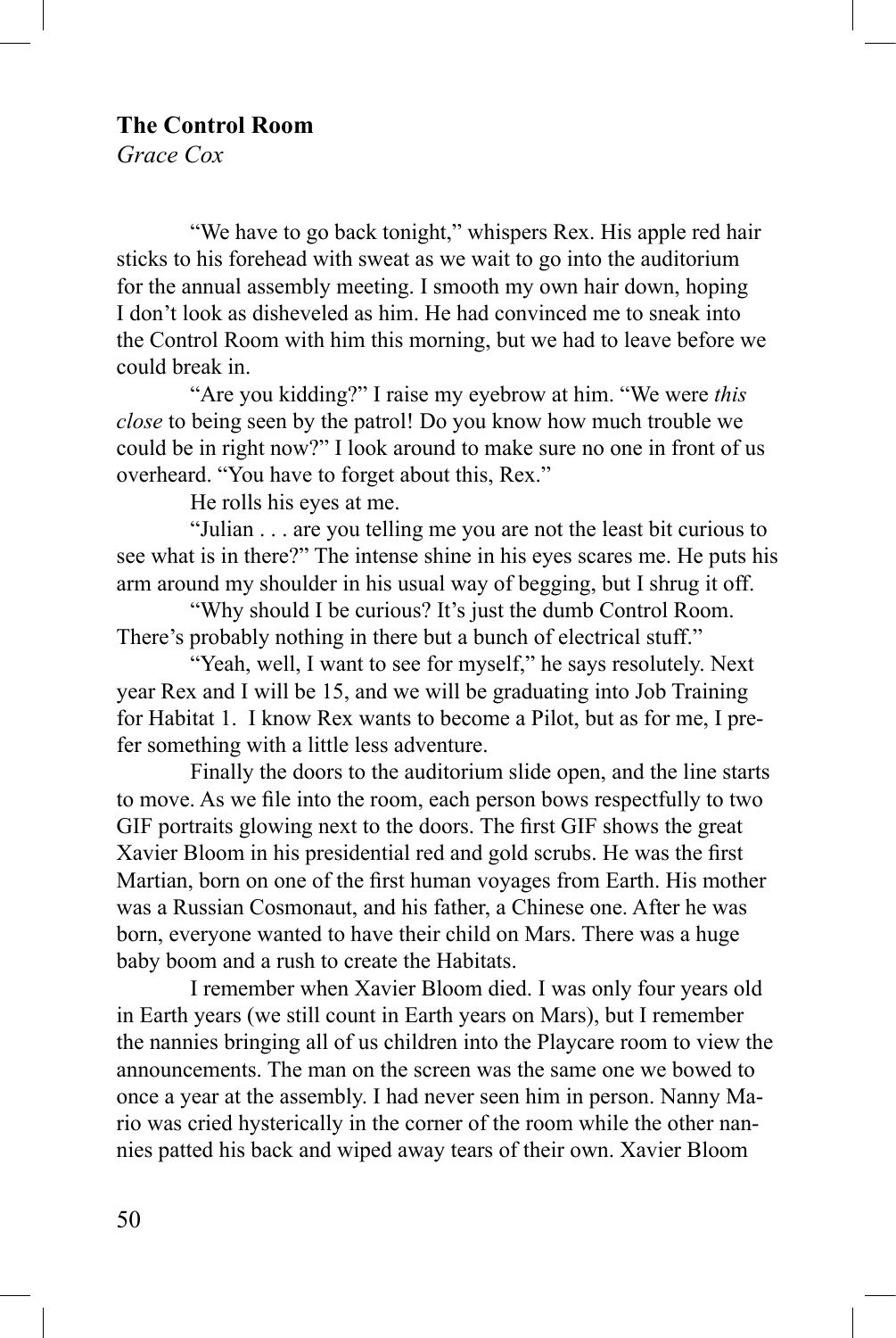had been the President of Habitat 1 for 128 years. They were scared of a future without him.

The next day we were driven into the room for another announcement. The other four-year-olds and I watched as a new face came onto the screen: Viqi Moreno. She introduced herself as our new president, but no one had ever heard of her before.

Rex and I bow to the second portrait where President Moreno smiles back at us. Rex sticks his tongue out toward the hologram, but I push him toward the doors. He keeps getting more and more reckless. Sometimes I am afraid of what he might do next. He is my best friend, but sometimes even I don't know what he is thinking.

The assembly is boring. The only good thing about it is that we get to skip classes for a day. I notice a pretty girl named Aimée whispering with her friends a few rows in front of me. Her smooth dark hair shines in the fluorescent lights like the tail of a black stallion. She is a natural beauty, with sharp black eyes and full pink lips. My hands start to sweat, and I wipe them on my scrubs, trying to turn my attention back to the fiery blue hologram.

The hologram has no hair or defining features. Rex has gotten into many long arguments with some of the other guys about whether the hologram is male or female, but I don't bother to argue with them about it. It's obvious that the creator made it neither. It is to neither give nor take away power from any one group of people. There must be complete equality on Mars or we will end up just like the people on earth: dead.

During each assembly the Hologram reminds us about how the people of Earth bombed one another for reasons of greed and hatred. How they were so consumed with discrimination that they killed without reason. And how large groups of people were repressed, eventually retaliating in a force that destroyed all human life on earth. Had there not already been humans living on Mars when that happened the human race would be extinct right now.

" . . . and, eventually, they used these atomic bombs to eradicate the entire human race on earth . . .," the Hologram drones on.

I yawn. I have heard this speech so many times I could recite it in my sleep. I look at Rex, and I am shocked to see him paying rapt attention. I sit up a little straighter and nudge him.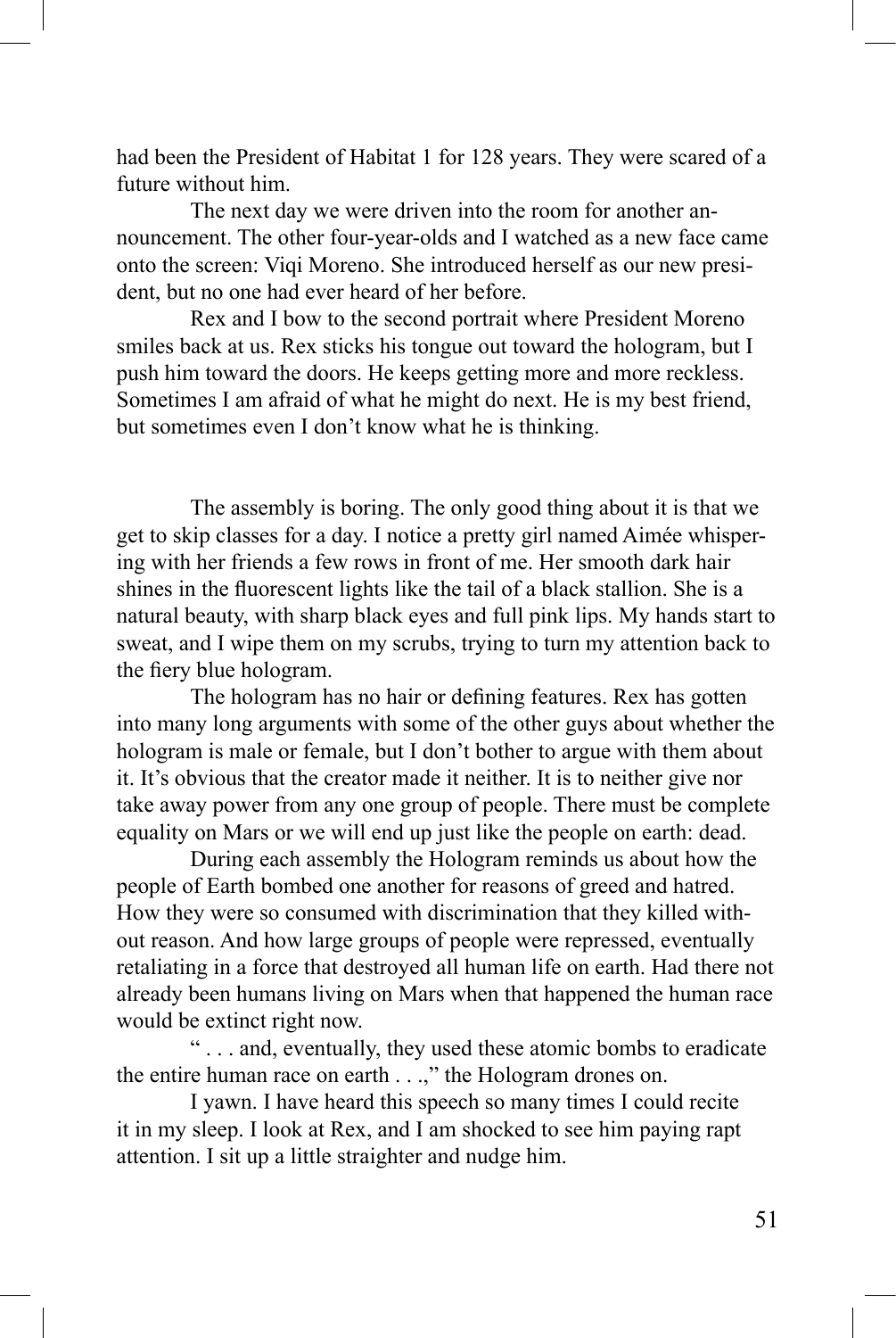"What are you looking at?" I ask.

He glances at me.

"Huh?" He turns his gaze back to the hologram, clearly interested in what it is saying. I look at the hologram, too. Maybe I missed something. Was this not the same speech I had heard time and time again?

Rex turns to me and says incredulously, "Are you hearing this?"

"What? No. I mean not really . . . Isn't it the same thing it always says?" I look at him questioningly.

"I never understood before . . .," he says.

"What do you mean?" I ask. "It's not a mystery . . . it's just history."

Rex looks back up at the hologram thoughtfully.

"I don't know," he says seriously. "It just seems strange to me . . . how could they all be dead? Don't you ever wonder if some of them survived?" He looks at me and then lowers his eyes to his hands, and for the first time I notice the dark circles under my friend's eyes. I don't know what to think about his new attitude, but I hope he gets over it soon.

At midday we get a break for lunch. Rex and I troop off to the mess hall with the other students.

"Yes! Tofu burgers!" says Beni, one of the youngest boys in our class. I hear a few more cheers as the news of today's lunch item echoes through the line behind me. Tofu burgers are one of the tastiest things on the menu in Habitat 1. Rex told me once that earthlings ate burgers made out of animal flesh, but I didn't believe him. He likes to say shocking things like that, but none of it is true. I close my eyes and let the juices from my burger seep into the crevices of my mouth. It is so good!

I look at Rex to see if he is enjoying the burger as much as I am. I expect to see him stuffing his face, but he has barely touched his food. It's so unlike him. Rex is usually the first person to finish his food, but today he is nibbling slowly with a faraway look on his face. I wonder if it has something to do with the way he was looking at the Hologram earlier, but I don't want to think about it.

"Dude, what's wrong with Rex? Is he sick or something?" Beni asks, looking concerned.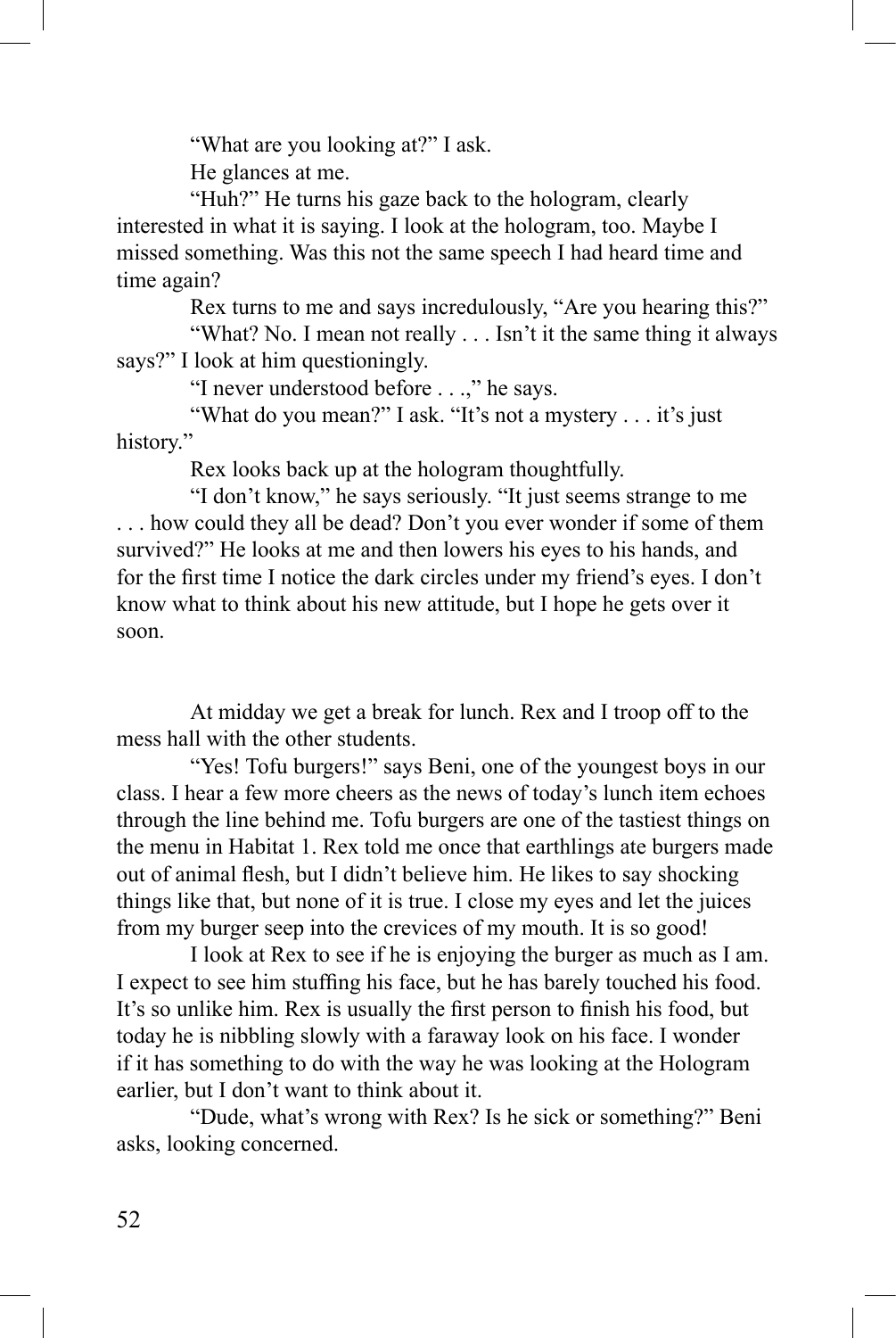"Um . . . he was up late finishing that paper for Smith," I lie. I shift in my seat and try to change the subject.

"So are you ready to hear about why you should recycle?" I ask. For the second half of the day, the Hologram talks about the principles that Habitat 1 was founded on: sustainability, recycling, and resourcefulness.

"Do I have a choice?" laughs Beni. He turns to talk to someone else, and I breathe a sigh of relief.

When the bell rings signaling the end of our lunch period, Rex grabs my arm.

"Julian, we have to go now," he whispers.

"Where?" I ask, but in my head I think, *Oh, no! Not this again.*

"Back to the Control Room. We have to go while everyone else is in the assembly." His clear blue eyes stare into my black ones, begging me to come with him. He is scared to go alone.

"Okay, I'll go with you, but this is the last time, Rex!"

"Okay!" he puts his hands up defensively, but I can see he is relieved.

I follow Rex as we place our trays in the wash bin. We try to blend in with the crowd as we make our way into the main corridor, a hard task for Rex. His hair makes him stand out like the cherry on the top of a chocolate sundae. We dawdle until we are the last people who haven't entered the auditorium again, and then he pushes me into a sprint down the hallway. Thanks to our vegetarian diet and physical endurance classes, neither of us is very much out of breath by the time we reach the Control Room.

If Rex hadn't shown it to me this morning, I would have walked straight past the room without ever noticing. There are no doors or signs, only a small glowing rectangle on the floor. Rex taps the rectangle lightly with his foot, and a large glowing panel with a keyboard appears on the wall in front of us. In an instant Rex is quick at work, furiously typing codes and passwords to hack into the room.

I look around us. I think it's strange that there are no cameras in this part of the corridor, but I suppose people don't usually come down this far.

"Rex . . . How did you know the Control Room was down here?" I ask. He shoots a glance over his shoulder, obviously not wanting to be distracted.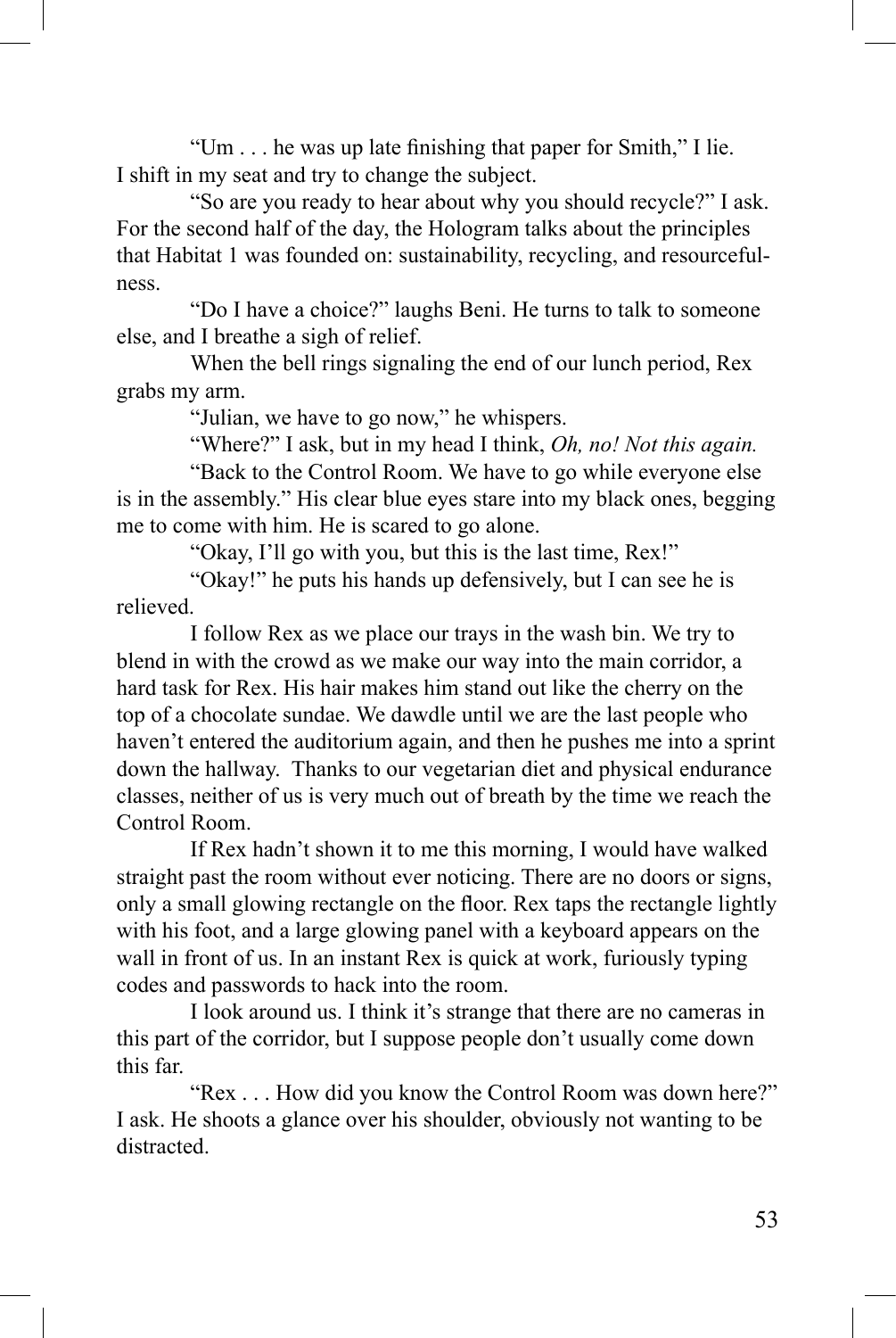"Someone told me it would be here," he says. Well, that piques my interest.

"Who?"

"Don't worry about it, Julian," he says. "Will you just make sure no one is coming? I'm almost done here."

"Well, excuse me for asking," I mutter. I roll my eyes, and look down the hallway again. There is a small shadow flickering around the corner of the hallway, and I squint at it. *Maybe it is just my imagination*, I think. Nevertheless, my heartbeat quickens, and I start to hear a sound like *swish, swish, swish.* 

Then I panic. I grab Rex's arm and shake him, whispering urgently, "Rex! Hurry up, man. It's the patrol! We're going to get caught!" I don't know what our punishment will be, but I really don't want to find out.

"Hold on! I've almost got it," says Rex through gritted teeth. An instant later I am being shoved through the wall, and the corridor vanishes from my sight.

I find myself in a room filled with hundreds of whirring machines with little blinking dots of red and green sparkling across them. I reach out to find Rex, but he is not next to me. There is nothing but a smooth metallic wall behind me.

*What if Rex was caught by the patrol?* I think. No one I know of has ever done anything this risky before. I bang my fists against the wall, and it echoes throughout the room.

"Rex!" I call.

I place my ear against the cold metal to see if I can hear him on the other side, but I hear nothing except the sound of my own breath. All I want is to get out of here, find my friend, and go back to my dormitory. There is a door on the other side of the room. I make my way towards it when suddenly one of the machines starts buzzing. I hear a faint computerized voice coming from the machine, saying, "Warning! Warning! Area 5: breached . . . Sending back up . . . Locating satellite images . . . Warning!"

I walk toward the screens where the images are loading. It takes me a few seconds to realize what I am seeing. There are people running all over the place, people being beaten, women crying over dead bodies,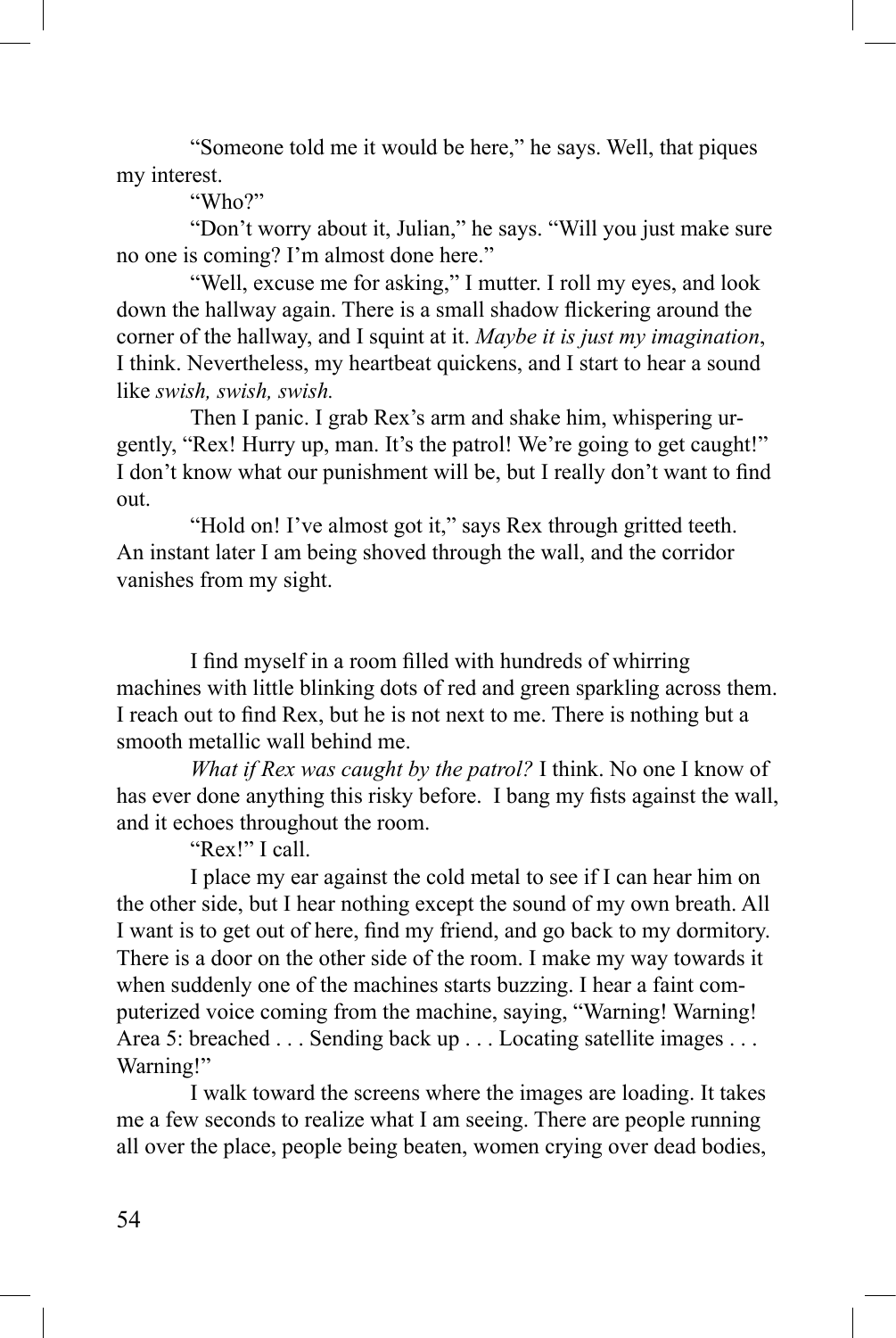people who look more like skeletons than people. I don't know what to think. These must be images from Earth before the bombs. I frown. They never showed this stuff to us in school. It makes me sick.

The computerized voice starts speaking again. "Warning! Uprising in Area 126 . . . Preparing retaliation forces . . . " New images download onto the screens in front of me. Today's date shines in the corner of each screen with a description underneath.

#### *21.London, England. Breach of nutrition vault, Headquarters building, 58. Captured, five radicals. Escaped, 3 radicals. 22.Beijing, China. Attempted security breach, headquarters building 17. Number of radicals unknown.*

## *23.Los Angeles, United States. Riot, Presidential Residence, 73 radicals killed. 17 captured and held for questioning. Investigation, ongoing.*

London? Beijing? *Wait*, I think. *Is this is happening right now?*  I hear a low chuckle coming from behind the second door, and without thinking I throw myself behind a large desk.

The door slides open, and I hear a deep voice say, "Lars, check the log, and tell me how many events today . . ." A brief silence, and the same voice exclaims, "Lars! Come look at this! These poor bastards in L.A. are getting exterminated! *Pow! Pow! Pow!*" His laugh booms around the room. "Almost makes you wish you were a part of the action, eh?"

I cover my mouth to muffle the sounds of my own breath. I know that cruel voice will hear it and come find me any second now.

"There have been twenty-three instances today, sir," says Lars.

"Good! That's less than yesterday, isn't it?" booms the first voice. "Maybe these radicals are getting the message . . . maybe we won't have to bomb them again after all, eh, buddy?"

I can't believe what I'm hearing. *Bomb them again?* We bombed them? Rex was right. Everything I had ever known was a lie. The Hologram, the assembly; it was all a big fat lie! There are survivors on Earth. They didn't kill one another. *We* bombed *them*. The thought sent me reeling, and I grab the side of the desk for support.

How did Rex know this? My best friend . . . who had told him? He said he wanted to see the Control Room for himself. Had someone told him what he would see on the screens? I am snapped back to reality